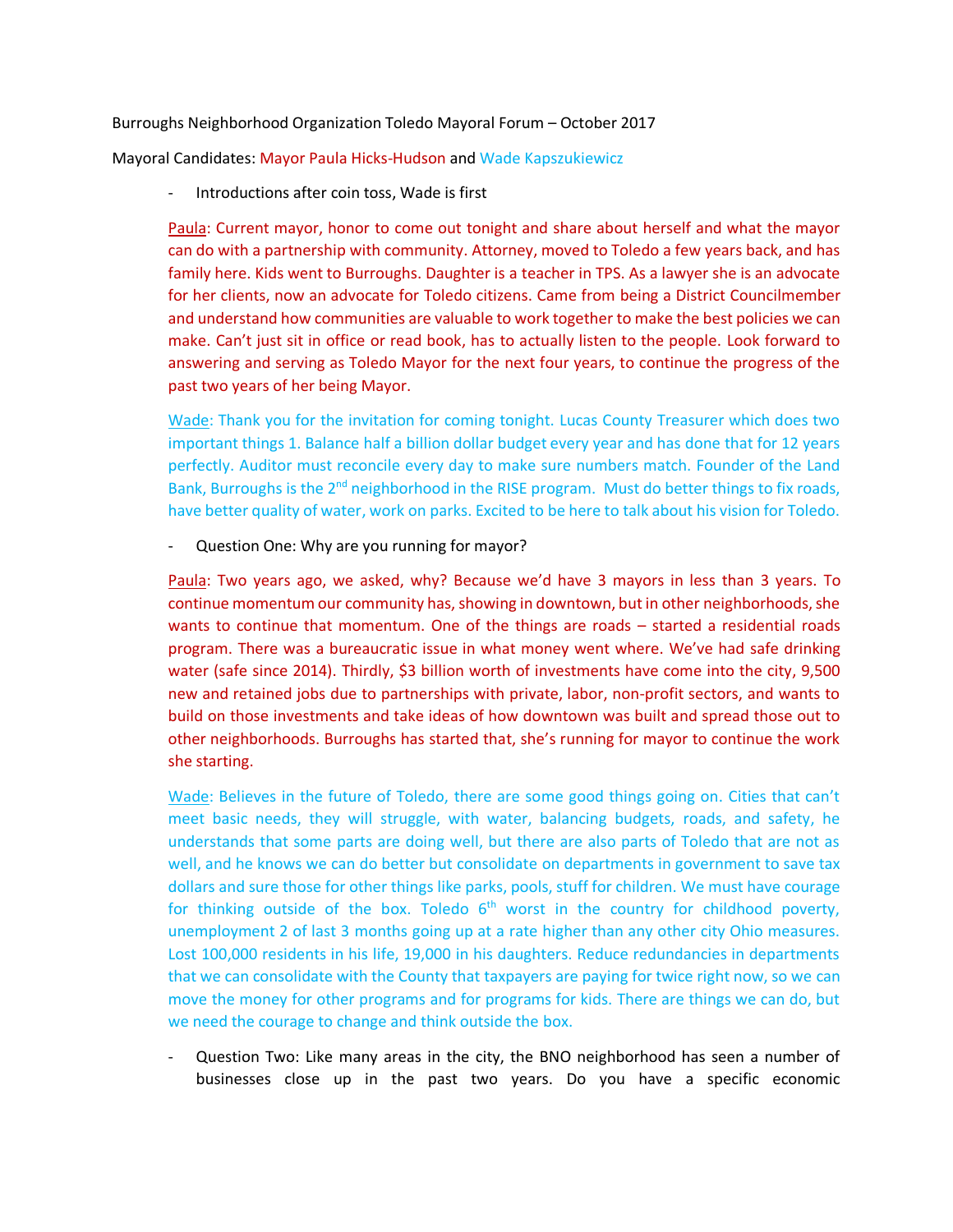development/revitalization plan that can help our area? Please describe a specific example of how you would expand and diversify the city's economy.

Paula: Also serving on the Land Bank Board, and working with them, her department are helping to demolish some of the unfixable houses, demolish through Streets Bridges and Harbor. Two programs The Economic Development Loan (similar to store front program), they can help with the gap funding with loans (which can be used for anything that will help the businesses). We must also advertise and work with small local businesses, there is a program to help walk with them to get permits – Small Business Navigator - she has changed it to make it easier and faster for local businesses. Cleveland Cliffs (East Toledo) \$7million investment for iron parts of steel. If we help our small businesses, we can help our neighborhoods.

Wade: Specifically, about what we've done, looking at the past to predict the future, the land bank has adopted the Burroughs neighborhood, and come to it with lots of resources and funds. 2<sup>nd</sup> RISE neighborhood. 30 residents have taken advantage if the renovation matching grant program (up to \$5,000) (\$103,000 in loans) that is bringing up value in the neighborhood. Businesses taking advantage of the business front program by S Detroit/Airport. It is bringing up the monetary value of the neighborhood and can be a turning point for us. Land Bank renovating three of its own properties, too. Tangible examples. Neighborhoods that succeed are those who reinvent themselves and have help doing them, and the city has helped but he can envision more. Economy: We need to make the community a place where people want to be, not where they want to flee, and make it a celebration, to attract the new generation.

Question Three: The BNO believes in collaboration with neighbors, families, schools, churches, service agencies, businesses, and city government. We set goals at the beginning of each year for our many projects, some of which have developed into annual projects, and we monitor the progress making contacts as needed with our partners. Will you commit, or have a designated person in your department commit, to give us and other neighborhood committees quarterly updates from your office? Will you personally commit to attending at least one meeting her year where we can have an open forum?

Paula: Yes and yes. In fact, Cindy Geronimo, appointed to Block Watch Board, to deal with the civil side and the criminal and safety side of neighborhoods (as well as normal nuisance abatement). She is the contact. Paula always believes in order to do a good job, you must touch base with constituents. She gets a good understanding of what is needed. She loves coming out. "You invite me, I'm there." I believe that's what's necessary.

Wade: Yes and yes. Has comes to meetings and wasn't even mayor, and will continue to do so. Question made him think about transparency. He's all about transparency, and he is 100% about it. He wants us and his office if elected to be open. He wants accountants to work on the books, not just auditors, because we already had auditors and they didn't catch everything. Embrace priority based budgeting. Every year, The Blade asks all the candidates for every little detail, he was the only one to provide all of that information. He believes that the whole truth needs to be revealed in order to run a smooth government. Transparency means telling the whole truth even when it's rough.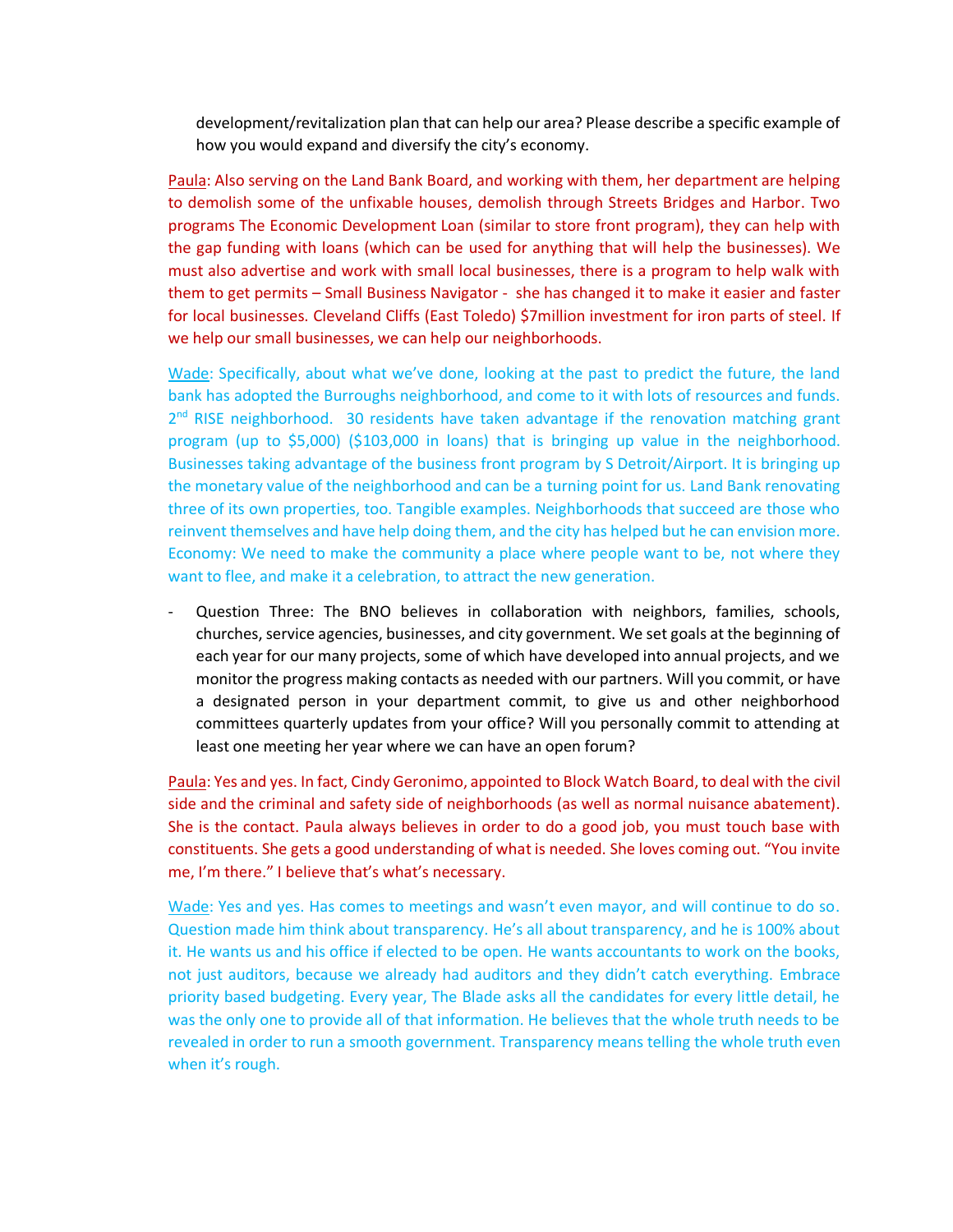- Question Four: We've seen the \$8 million account pop up that was apparently hidden. We see the city having to write a check for some \$230,000 to the federal government for roof grant paperwork snafus. Looking forward, what can be done to lessen the chance of this happening in the future?

Paula: when talking about experience, her 2 years, both of the things were from prior administrations. The roof money was a glitch from 2009, about work about being done, when she came into office, she was able to look down at different issues, expose them, and then fix it. She asked for more documentation to make better decisions. She pushed that further as Mayor. She has been working to fix that issue, and will continue to do so. She promised after the 1% she wouldn't come back for more tax money until she was sure about every tax dollar. She's making sure what you're seeing is accurate. She is making sure that the money is balanced and we are using actual money we have. Everything was because of the administrations before her, and she is not shying away, to make sure citizens are clear that she is not trying to hide it. Toledo's check book is online and public, and she was the first one to call for accountants/auditors.

Wade: Having a third party come in to look at the budget and balancing. Candidates make all sorts of promises. One of the best ways to judge isn't to look at what they say, it's to look at their record, and what they've done. One thing he would like to point out in his past, when elected county treasurers 12 years ago, the old County Treasurer Ray Kest, was misusing public money, and Wade was the one to balance the budget again, and he has experience refunding money and fixing the budget, he was able to fix it and he believes he can do it again for Toledo and prevent it from happening again. He's come into a situation where the budget was compromised and there was a lack of public trust, and he can do it again, even though the City of Toledo is a larger pie. Without even looking at the city, you can look at his record and be confident that he knows how to do things rights.

Question Five: While toxin concentration remains low in most areas, the algae bloom is growing in size reaching north to Canada and eat past the Lake Erie Islands. With the river green and odiferous, this has to be affecting tourism on our beaches and rivers. What are your plans to eliminate the bloom?

Paula: She keeps doing what she has been, 1.) make sure Toledo has safe drinking water by using money for investing into the water treatment plan (\$527millio). 2.) Agriculture runoff (Non-Point Sources) is a big issue, she is advocating at a national level (National Conference of Mayors) to raise awareness to fix this issue. It's not only Toledo, it's also Indiana, Michigan, Detroit, Canada, and we have to reduce the bad nutrients getting into the lake, and acknowledge that climate change is real and is an issue that factors into it, and we wouldn't have blooms if the sun wasn't causing so much heat right now. They have a survey. She's begun legal steps to go after the NPS causers. Will continue to advocate to eliminate the bloom by going after big corporations that their runoff is effecting the bloom.

Wade: A lot of money that we need to spend but he wishes we didn't have to spend it, if our water weren't so discolored in the first place. Not just an issue for environmentalists or health, it is also affecting our economy, it is hurting us at every level. Google image search Toledo water, and you won't like what you see. There is a regatta thing downtown, and a lot of teams had to cancel because of the water. Mayor is right. Agricultural runoff is a big part of the bloom, CAFO's, 700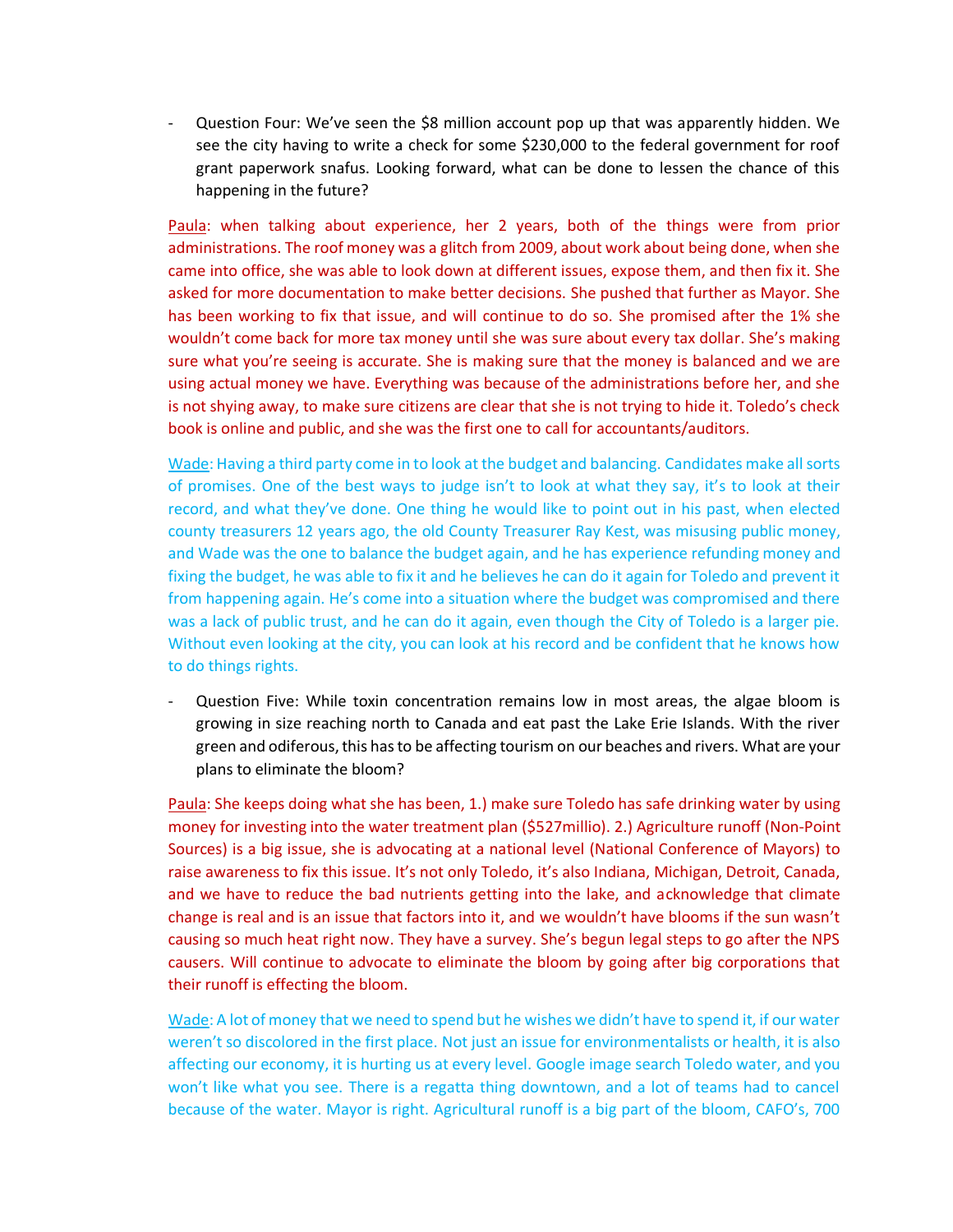million gallons, equivalent of all the human waste of Chicago and Los Angeles combined, and will not truly be fixed until all parties in rural Ohio and Indiana get onboard to petition to stop it. For 2 years, he has been for declaring Lake Erie impaired. People say not to call it impaired because it will give our region a black eye, but what else gives our region a black eye is when half a million people can't drink their water as in August 2014. We can do it, but the first step to solving the problem is to admitting you have one and I think we're all on board admitting that now.

- Audience Q&A:
- Audience Member Question: Runs small business. Been here 65 years. Believe in Toledo, but hard to connect with businesses, lots of businesses struggling and closing up on South, Westwood, etc. Never asked the city for any money, just a safe place to run his business. Shooting recently, not conducive to business. What can you do for me and my business so we don't have to move out like everyone else.

Paula: Tough question. Since Mayor, police class every year even with barely resources 85% of gen fund used for police and fire. More classes, moved up so they'll be on the street by end of year to replace retiring. We shouldn't have the numbers retiring because force is younger. Chief Krall is using some of the best technology and processes so we use data-driven policing to be more efficient. We're working from the Smart City Initiative perspective. We have the blue light cameras, and we're looking to have technology that will follow the sounds of the shots. Those are the kinds of things we want to do with a partnership with personnel with technology. Community policing so they can talk to citizens and be where they need to be.

Wade: Focus on Crime. I am not naïve of foolish enough to believe hiring more police officers will solve everything, but we need a basic number. Police to population is 600:280,000 2.1 officers per 1000 citizens. DOJ declared dangerously low. 2.4 officers per 1000. Identified a plan and funds to bring on 40 officers per year. Net increase of 15 officers per year. Gets us right to 2.4 where DOJ says we should be. Won't solve the entire problem, but a step in the right direction, which allows officers to be in the community, not just in the car. They want to talk to citizens, but it's hard to do it when the numbers are as low as they've gotten. I have a way to increase the numbers.

- Audience Member Question: Economic Development elsewhere, but not really in South Toledo. Plans for Southwyck and Southland.

Paula: I can't speak to Southland because it's not owned by the city, but I can talk about Southwyck. We sent our team of economic development folks to a conference to sit down and talk about developing large spaces to get an idea for Southwyck. We think about retail but I'm concerned and not sure if that's the right answer for Southwyck. But we're looking for a developer who will bring real living wage jobs to the table, instead of service sector jobs that are not sustainable. Southland: We have the team that goes out,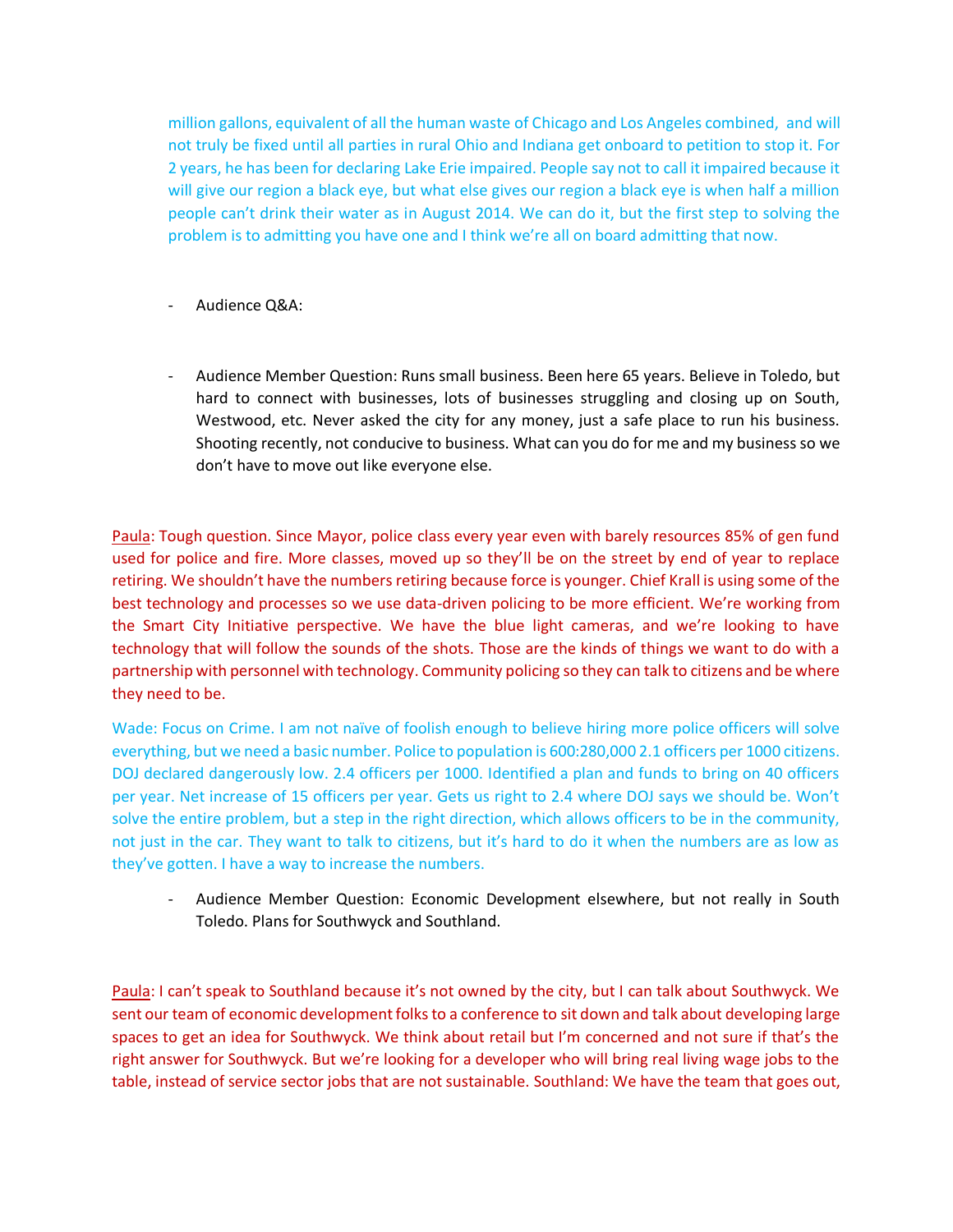we ask how we can help. Her understanding is that the owner of the plaza has some nibbles for what will replace Kroger.

Wade: Southland is a big issue. We look at amazon and other internet giants like them that have changed the world. I worry that the changing market will hurt places like Kroger. We have to be ready and nimble to adapt. Southwyck: Problems, eyesore, shame. I wasn't involved in any of those discussions. About a year ago City close to a deal

# Mayor: No we weren't close

Wade: okay maybe we weren't, but there were stories that made it seem like that. But I'm more concerned about the value of the houses around the areas, instead of just the dollar amount we can get from development. I worry about the homes around there. I think we should get this into the hands of a private developer as soon as possible because the city obviously is not good at this. Stop waiting to get a return and save the homes now.

- Audience Member Question: Potholes. Streets – Stateview and Westwood, Apple. You said you'd being doing stuff about the streets, now I'm asking when.

Paula: How do we get streets fixed? I'll answer several ways. We got some money, we're fixing some streets. 37 lane miles. Mil and fill machines on residential streets. Potholes filled this year: 54,000. We lost money, we tried to keep police and fire. We've been able to reduce the transfers from CIP to Gen fund. Use Engage Toledo, call 419-936-2020. Between be, Carrie, and Mark, we're going to take down the names of those streets. We're going to do what we can while we have the funds available, this summer was the first time we've had money. Call Engage Toledo, and that will help us. And we'll get to it and take care of it and we'll look at those streets.

Wade: In opening remarks I eluded to the good things happening in the city but that cities that can't meet their basic needs are going to struggle. Questions, reality, it all comes down to money.

Audience Member: Weren't we given grants?

# Wade: chuckles, I'm not the Mayor

# Audience Member: Yeah but you may be

Wade: Loss of money to the state. I wish it never would have happened, but the fact of the matter is that it's never coming back, or if it does, pennies on the dollar. So what do we do? We know the status quo. To free up funds, we need to fundamentally change the way the city operates. I mentioned consolidations of departments. How Metroparks could run some of our parks. Folks at city hall detest. But I believe if we're to turn the corner we have to do things differently but this is one way.

- Audience Member Question: Some communities around the country are looking for alternatives to jail for non-violent offenders, because jail is the most expensive. For example,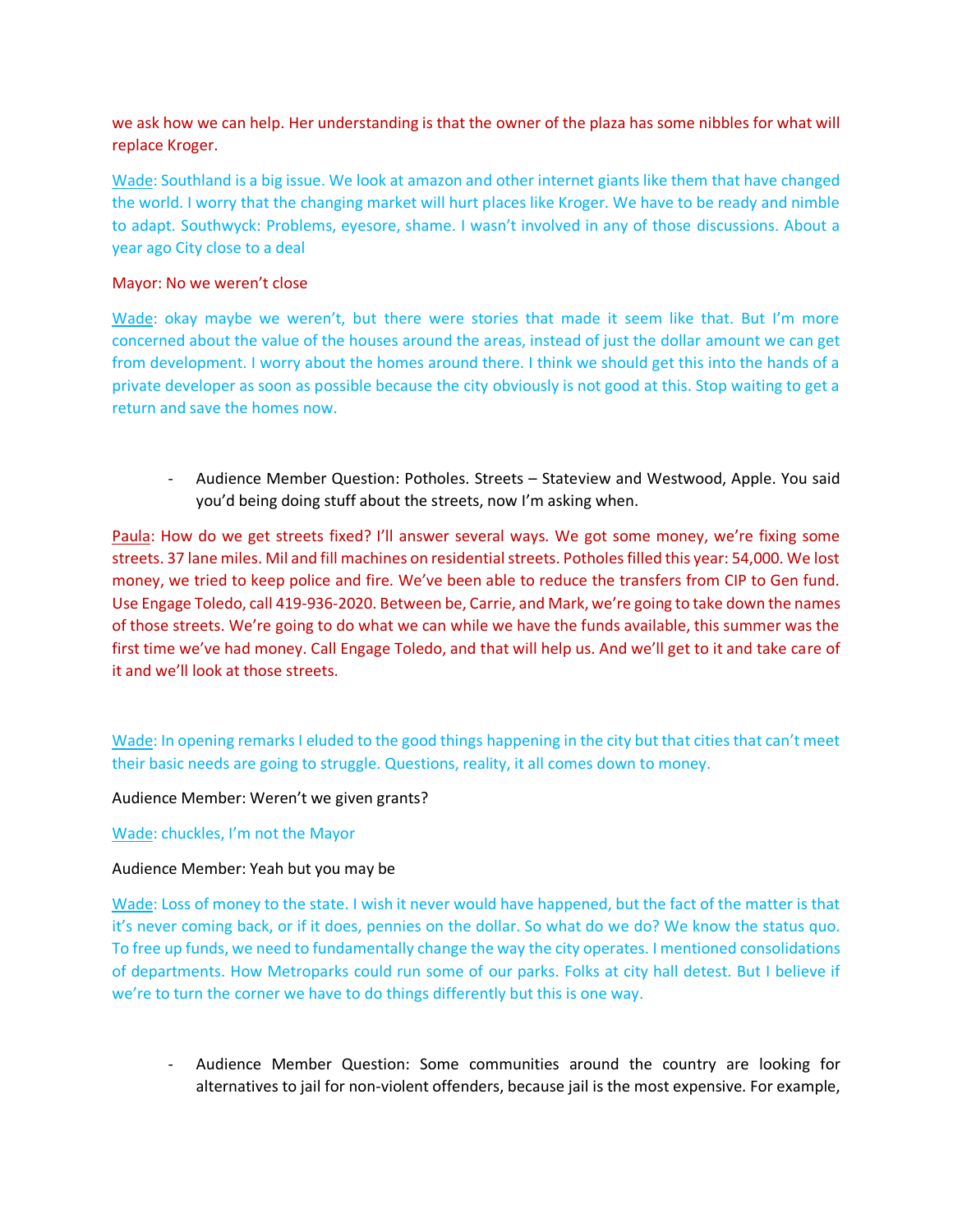my church men's group tries to mentor ex-cons that we come across. Other methods other than jail.

Paula: There are a number of orgs that are doing just what you're saying. First Weds of every month at One government Center. Offenders re-entering the community connected with job support, substance abuse agencies. Reentry coalition of NW Ohio. Folks that have gone through the system. Also looking at diverting people from even getting into the system. Rather than arrest, Mental Health or drug addiction is diverted to rescue crisis, drug treatment, etc. They hold the charges and they go away if successful through diversion programs. Looking at ways to keep people from getting into the system.

Wade: I think you're right, and I agree with the Mayor. Our society has come a long way over the last 40 years. The issue of the jail has gotten bogged down to a lot of different stuff but ultimately I believe we need a new jail, even a federal judge has said so, I'll take their word too. That's why there is the discussion about the jail. Essentially the county is being ordered to have a new jail. Commissioners know more. I'm glad not at Angola, Mayor and I spoke out against it. But it's my understanding that it will be a campus of some sort where there is incarceration, but also at the same place, a place for services for people who need them. I worked for Compass, and I can't imagine a single person in jail, save a stray, who isn't struggling with some drugs or mental health or something else. On the site, the campus will have places for help.

- Audience Member Question: Consolidation clarification? What do you feel about the city buying up land?

Paula: The thought process for Southwyck was to have it developed and into someone's hands. The city had a loan on the property. But you think about the other land we own. I don't want to spend any more money cutting grass on things we own that are vacant etc (\$1million this summer). The idea is to have land for development. For example, if Jeep wants to expand, we can hold that land so they can bring more jobs.

There are different systems between Toledo and Lucas County, and the ones that can come together have come together for the common good. Plan Commission, Health Department. Seems intuitive that you can save dollars, but also costs money to combine because of systems, IT systems, etc. So not as quickly as in a minute he'll be able to take care of, but something we can work on.

Wade: I have some departments in mind. Not a big coalition, but rather the individual departments consolidated when there is one in Toledo and one for Lucas County that do the same thing but charge taxpayers twice. I think at the gut level Toledoans believe we're better when we cooperate. Regional Water System is an opportunity for that. A lot of different ways for city and county to come together but not talking about UNIGOV or changing the government style or anything else. May have merit but take way longer to happen. What I'm talking about could happen tomorrow with the right political will. That's why I've focused on departments.

I agree that the city should not be in the business of buying up property. To defend the Mayor Southwyck did happen before she was in office. I don't think government is good at that, and private sector folks